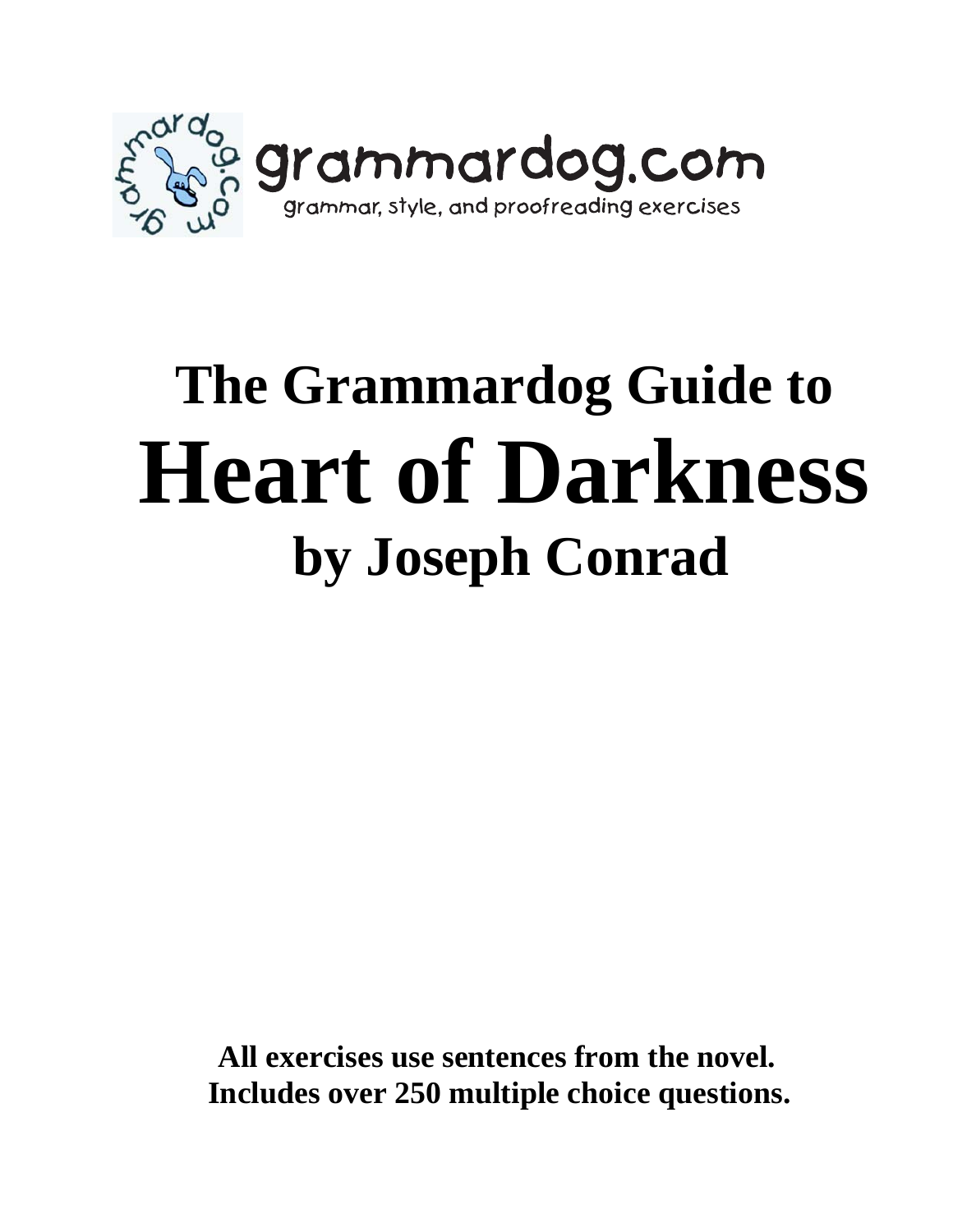# **About Grammardog**

**Grammardog was founded in 2001 by Mary Jane McKinney, a high school English teacher and dedicated grammarian. She and other experienced English teachers in both high school and college regard grammar and style as the key to unlocking the essence of an author.** 

**Their philosophy, that grammar and literature are best understood when learned together, led to the formation of Grammardog.com, a means of sharing knowledge about the structure and patterns of language unique to specific authors. These patterns are what make a great book** *a great book***. The arduous task of analyzing works for grammar and style has yielded a unique product, guaranteed to enlighten the reader of literary classics.** 

**Grammardog's strategy is to put the author's words under the microscope. The result yields an increased appreciation of the art of writing and awareness of the importance and power of language.** 



**Grammardog.com L.L.C. P.O. Box 299 Christoval, Texas 76935 Phone: 325-896-2479 Fax: 325-896-2676 fifi@grammardog.com** 

*Visit the website at www.grammardog.com for a current listing of titles. We appreciate teachers' comments and suggestions. E-mail us at fifi@grammadog.com*

*Copyright © 2003 Grammardog.com L.L.C. Grammardog.com exercises may be reproduced for classroom and academic use only. Any other use requires express written permission of Grammardog.com.*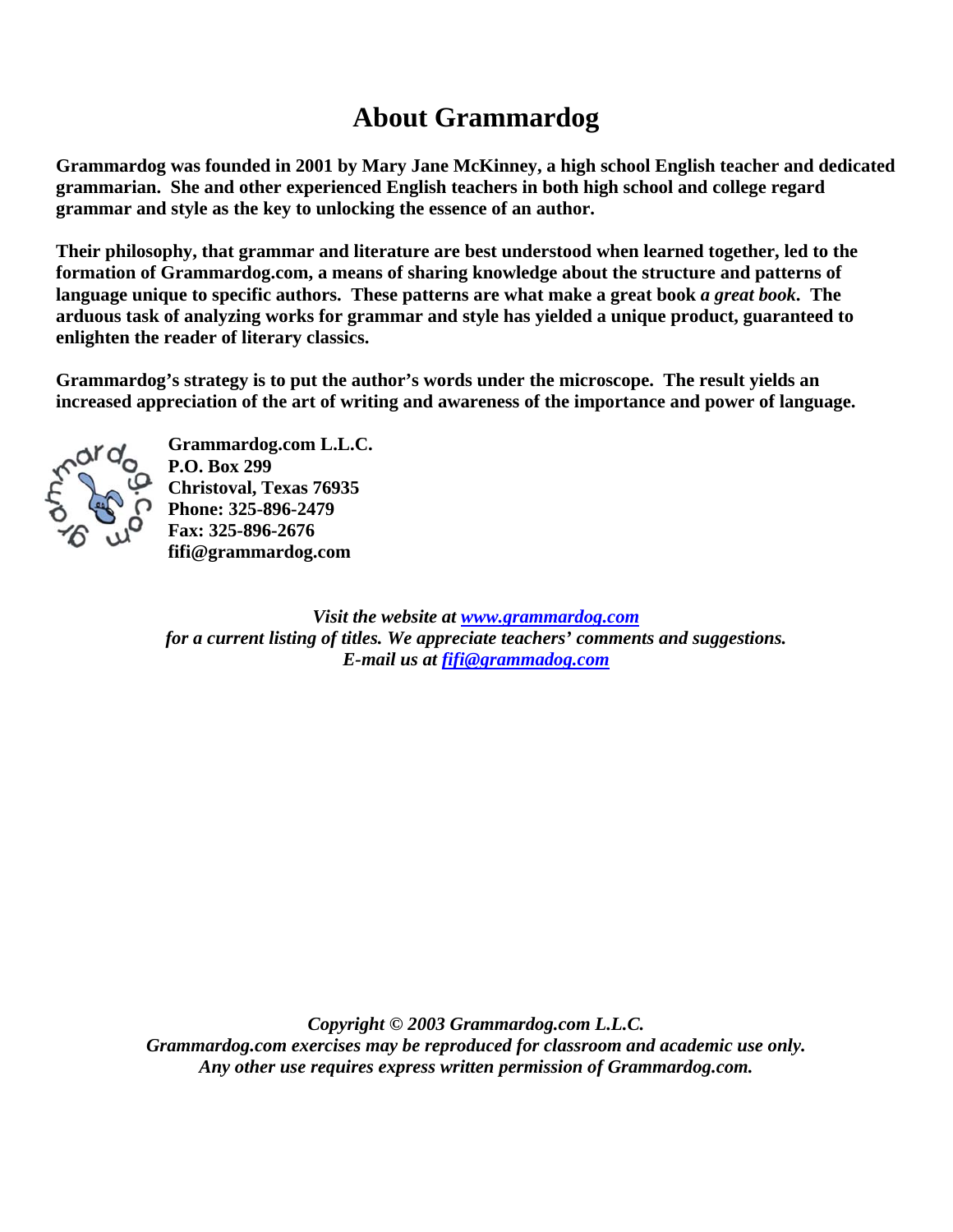## *HEART OF DARKNESS* **by Joseph Conrad – Grammar and Style**  *All exercises use sentences from the novel*

### **TABLE OF CONTENTS**

| <b>Exercise 1 --</b> | <b>Parts of Speech</b><br>25 multiple choice questions                                                                                                                 | . 3          |
|----------------------|------------------------------------------------------------------------------------------------------------------------------------------------------------------------|--------------|
| <b>Exercise 2</b>    | <b>Proofreading: Spelling, Capitalization,</b><br><b>Punctuation</b><br>12 multiple choice questions                                                                   | .5           |
| <b>Exercise 3</b>    | <b>Proofreading: Spelling, Capitalization,</b><br><b>Punctuation</b><br>12 multiple choice questions                                                                   | .6           |
| <b>Exercise 4</b>    | <b>Simple, Compound, Complex Sentences</b><br>25 multiple choice questions                                                                                             | .7           |
| <b>Exercise 5</b>    | <b>Complements</b><br>25 multiple choice questions on direct objects,<br>predicate nominatives, predicate adjectives,<br>indirect objects, and objects of prepositions | . 9          |
| <b>Exercise 6</b>    | <b>Phrases</b><br>25 multiple choice questions on prepositional,<br>appositive, gerund, infinitive, and participial<br><i>phrases</i>                                  | .11          |
| <b>Exercise 7</b>    | Verbals: Gerunds, Infinitives, and<br><b>Participles</b><br>25 multiple choice questions                                                                               | $\ldots$ .13 |
| <b>Exercise 8</b>    | <b>Clauses</b><br>25 multiple choice questions                                                                                                                         | $\ldots$ .15 |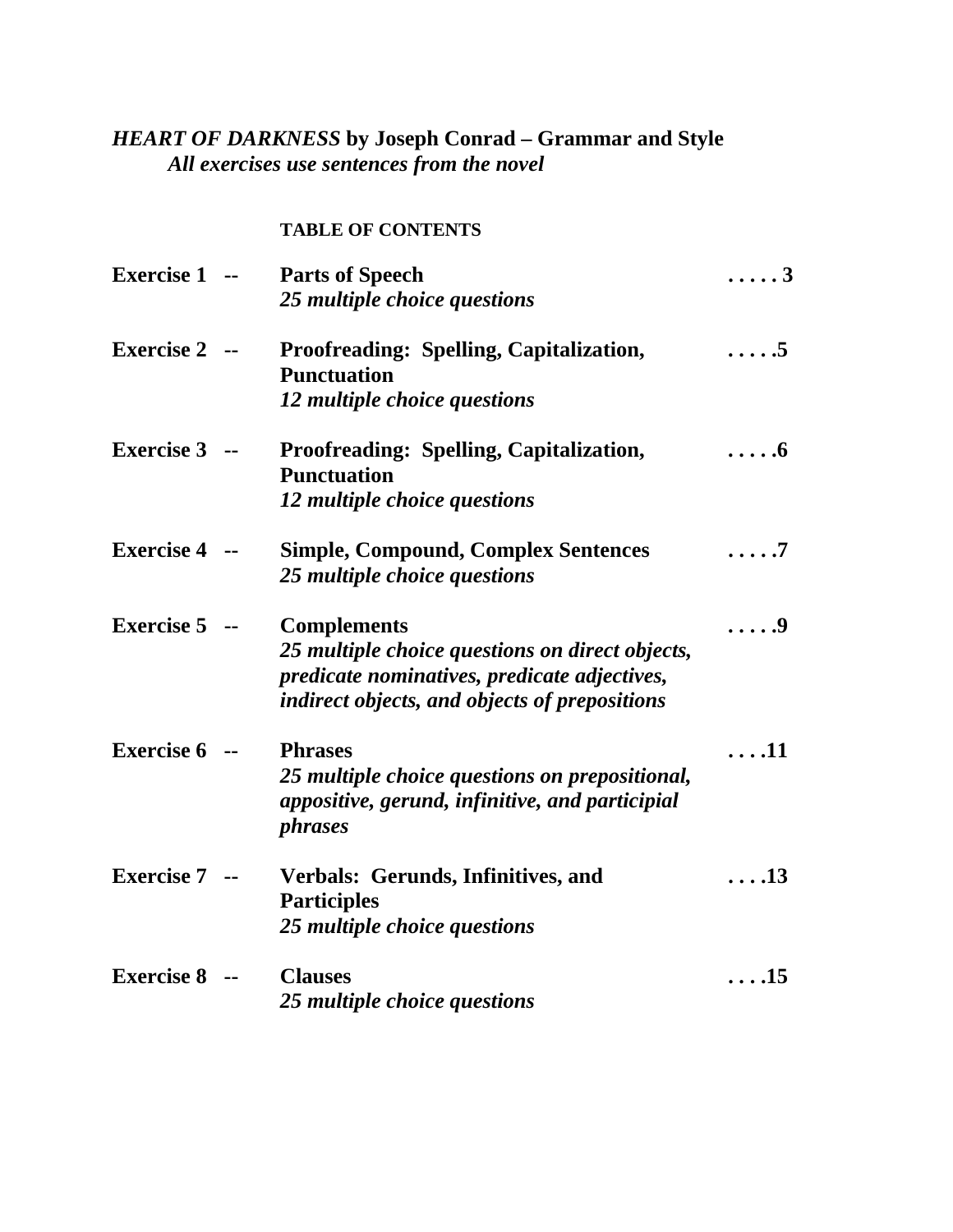## *HEART OF DARKNESS* **by Joseph Conrad – Grammar and Style**

## **TABLE OF CONTENTS**

| <b>Exercise 9 --</b>  | <b>Style: Figurative Language</b><br>25 multiple choice questions on metaphor<br>simile, personification, and onomatopoeia                 | $\ldots$ 17  |
|-----------------------|--------------------------------------------------------------------------------------------------------------------------------------------|--------------|
| <b>Exercise 10 --</b> | <b>Style: Poetic Devices</b><br>25 multiple choice questions on assonance,<br>consonance, alliteration, repetition, and rhyme              | $\ldots$ 19  |
| <b>Exercise 11 --</b> | <b>Style: Sensory Imagery</b><br>25 multiple choice questions                                                                              | $\ldots$ 21  |
| <b>Exercise 12 --</b> | <b>Style: Allusions</b><br>25 multiple choice questions on literary,<br>religious, historical, geographical, and<br>mythological allusions | $\ldots$ 23  |
| <b>Exercise 13 --</b> | <b>Style: Literary Analysis – Selected Passage 1</b><br>6 multiple choice questions                                                        | $\ldots$ .25 |
| <b>Exercise 14 --</b> | <b>Style: Literary Analysis – Selected Passage 2</b><br>6 multiple choice questions                                                        | $\ldots$ .27 |
| <b>Exercise 15 --</b> | <b>Style: Literary Analysis – Selected Passage 3</b><br>6 multiple choice questions                                                        | $\ldots$ .29 |
| <b>Exercise 16 --</b> | <b>Style: Literary Analysis – Selected Passage 4</b><br>6 multiple choice questions                                                        | $\ldots$ 31  |
| <b>Answer Key</b>     | <b>Answers to Exercises 1-16</b>                                                                                                           | $\ldots$ 33  |
| <b>Glossary</b>       | <b>Definitions of Terms Used in Literary Analysis  35</b>                                                                                  |              |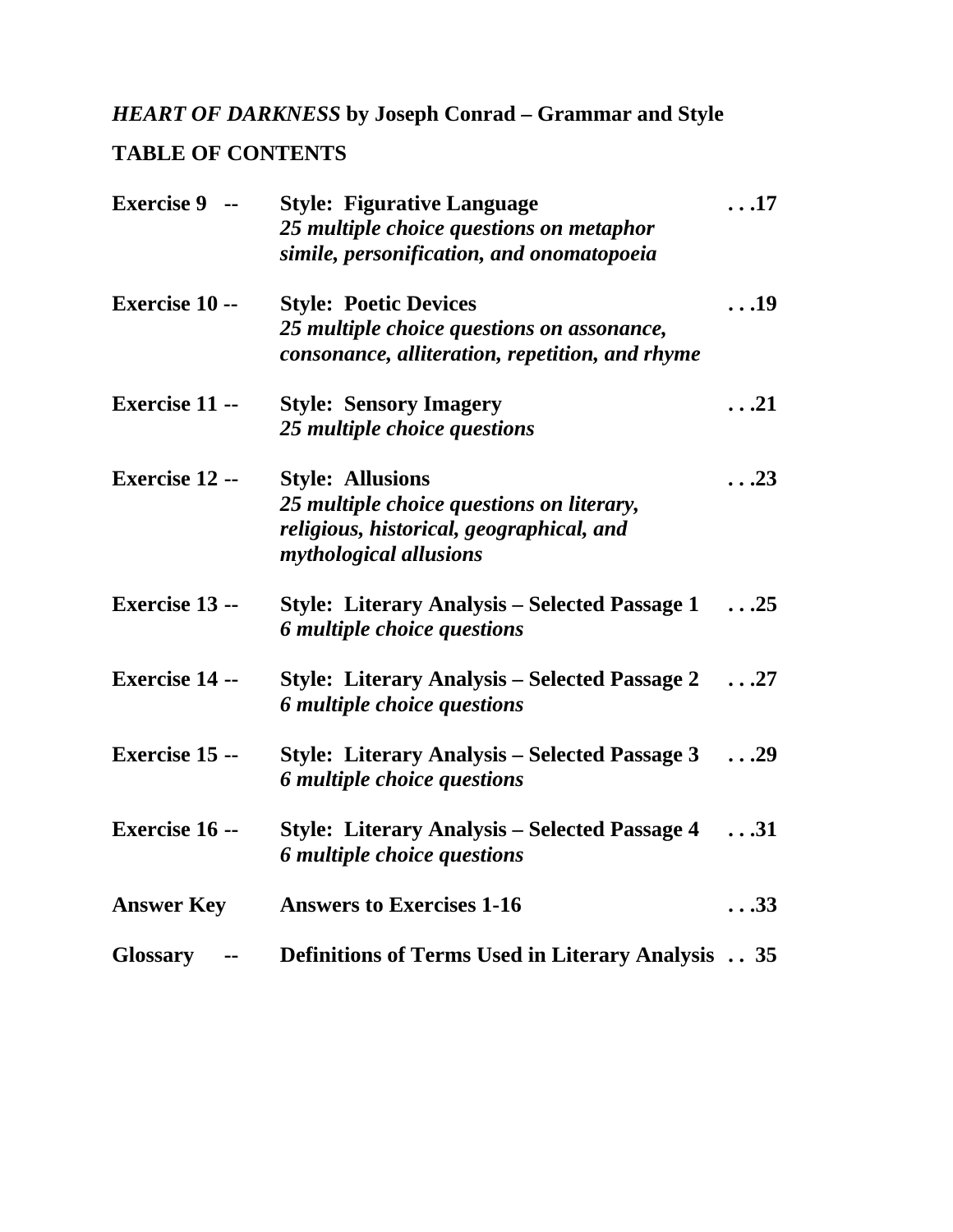#### **SAMPLE EXERCISES -** *HEART OF DARKNESS* **by Joseph Conrad**

#### **EXERCISE 5 COMPLEMENTS**

|                              |                        | Identify the complements in each of the following sentences. Label the underlined words: |                                                                                                                                                              |
|------------------------------|------------------------|------------------------------------------------------------------------------------------|--------------------------------------------------------------------------------------------------------------------------------------------------------------|
| $d.o. = direct object$       |                        | $i.o. = indirect object$                                                                 | $p.n. =$ predicate nominative                                                                                                                                |
| $p.a. = predicate$ adjective |                        | $o.p. = object of a preposition$                                                         |                                                                                                                                                              |
| 1.                           | interminable waterway. |                                                                                          | The sea-reach of the Thames stretched before us like the beginning of an                                                                                     |
| 2.                           |                        | architecturally with the bones.                                                          | The Accountant had brought out already a box of dominoes, and was toying                                                                                     |
| $\overline{3}$ .             |                        |                                                                                          | He had sunken cheeks, a yellow complexion, a straight back, an ascetic aspect,<br>and with his arms dropped, the palms of hands outwards, resembled an idol. |
| <b>EXERCISE 6</b>            | <b>PHRASES</b>         |                                                                                          |                                                                                                                                                              |

**Identify the phrases in each of the following sentences. Label the underlined words:** 

**participle = par gerund = ger infinitive = inf appositive = appos preposition = prep** 

- **\_\_\_\_1. The** *Nellie***, a cruising yawl, swung to her anchor without a flutter of the sails, and was at rest.**
- **\_\_\_\_2. A haze rested on the low shores that ran out to sea in vanishing flatness.**
- **\_\_\_\_3. Marlow sat cross-legged right aft, leaning against the mizzen-mast.**

**EXERCISE 9 STYLE: FIGURATIVE LANGUAGE** 

|                           |    |                       |                                |                | Identify the figurative language in the following sentences. Label the underlined words:   |                                                                                     |
|---------------------------|----|-----------------------|--------------------------------|----------------|--------------------------------------------------------------------------------------------|-------------------------------------------------------------------------------------|
|                           |    | $personification = p$ | $\mathbf{simile} = \mathbf{s}$ | $metaphor = m$ | $onomatopoeia = 0$                                                                         | $h$ yperbole = $h$                                                                  |
| $\overline{\mathbf{1}}$ . |    | speech of a brother.  |                                |                | The voice of the surf heard now and then was a positive pleasure, like the                 |                                                                                     |
|                           | 2. |                       | - and nothing happened.        |                | Pop, would go one of the six-inch guns; a small flame would dart and vanish,               | a little white smoke would disappear, a tiny projectile would give a feeble screech |
|                           |    |                       |                                |                | A leader to check that the column of the second of the left of the column of $\mathcal{A}$ |                                                                                     |

**11. In the Sepannish 2.1. A horn <u>tooted</u> to the right, and I saw the black people run.**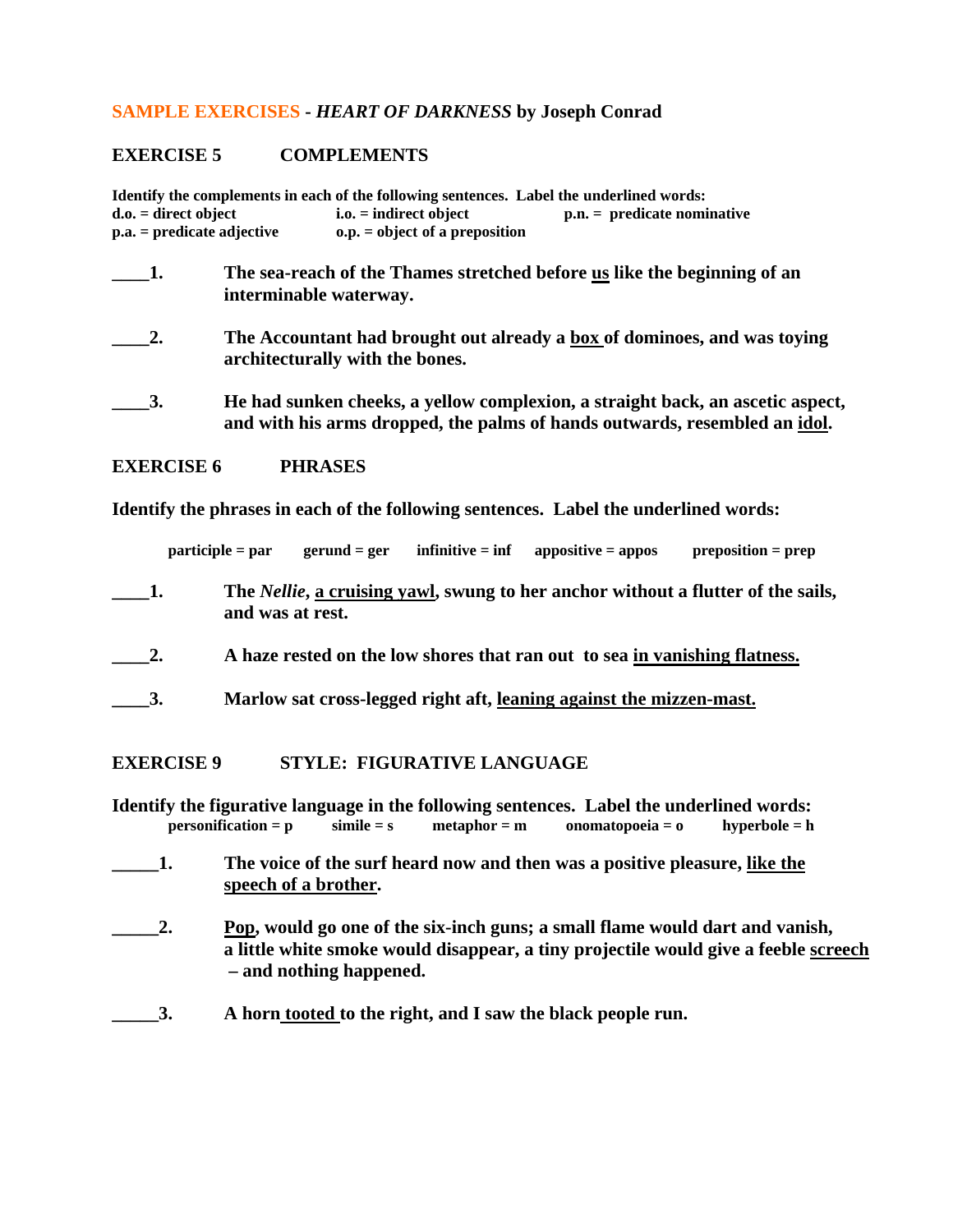#### **SAMPLE EXERCISES -** *HEART OF DARKNESS* **by Joseph Conrad**

#### **EXERCISE 12 STYLE: ALLUSIONS**

**Identify the allusions in the following sentences.** Label the underlined words as allusions that are:<br>
a. historical b. mythological c. religious d. geographical e. literary **a. historical b. mythological c. religious d. geographical e. literary** 

- **\_\_\_\_\_1. The sea-reach of the Thames stretched before us like the beginning of an interminable waterway.**
- **\_\_\_\_\_2. It had known and served all the men of whom the nation is proud, from Sir Francis Drake to Sir John Franklin, knights all, titled and untitled – the great knights-errant of the sea.**
- **3.** It had borne all the ships whose names are like jewels flashing in the night **of time, from the Golden Hind returning with her round flanks full of treasure . . .**

#### **EXERCISE 13 STYLE: LITERARY ANALYSIS – SELECTED PASSAGE 1**

#### **Read the following passage the first time through for meaning. (From Chapter I ).**

 **"A slight clinking behind me made me turn my head. Six black men advanced in a file, toiling up the path. They walked erect and slow, balancing small baskets full of earth on their heads, and the clink kept time with their footsteps. Black rags were wound round their loins, and the short ends behind waggled to and fro like tails. I could see every rib, the joints of their limbs were like knots in a rope; each had an iron collar on his neck, and all were connected together with a chain whose bights swung between them, rhythmically clinking. Another report from the cliff made me think suddenly of that ship of war I had seen firing into a continent. It was the same kind of ominous voice; but these men could by no stretch of imagination be called enemies. They were called criminals, and the outraged law, like the bursting shells, had come to them, an insoluble mystery from the sea. All their meager breasts panted together, the violently dilated nostrils quivered, the eyes stared stonily uphill. They passed me within six inches, without a glance, with that complete deathlike indifference of unhappy savages. Behind this raw matter one of the reclaimed, the product of the new forces at work, strolled despondently, carrying a rifle by its middle. He had a uniform jacket with one button off, and seeing a white man on the path, hoisted his weapon to his shoulder with alacrity. This was simple prudence, white men being so much alike at a distance that he could not tell who I might be. He was speedily reassured, and with a large, white, rascally grin, and a glance at his charge, seemed to take me into partnership in his exalted trust. After all, I also was a part of the great cause of these high and just proceedings."** 

**Read the passage a second time, marking figurative language, sensory imagery, poetic devices, and any other patterns of diction and rhetoric, then answer the questions below.** 

- **1 "A slight clinking behind me made me turn my head. Six black men advanced in a file, toiling up the path.**
- **2 They walked erect and slow, balancing small baskets full of earth on their heads, and the clink kept time**
- **3 with their footsteps. Black rags were wound round their loins, and the short ends behind waggled to and**
- **4 fro like tails. I could see every rib, the joints of their limbs were like knots in a rope; each had an iron**
- **5 collar on his neck, and all were connected together with a chain whose bights swung between them,**